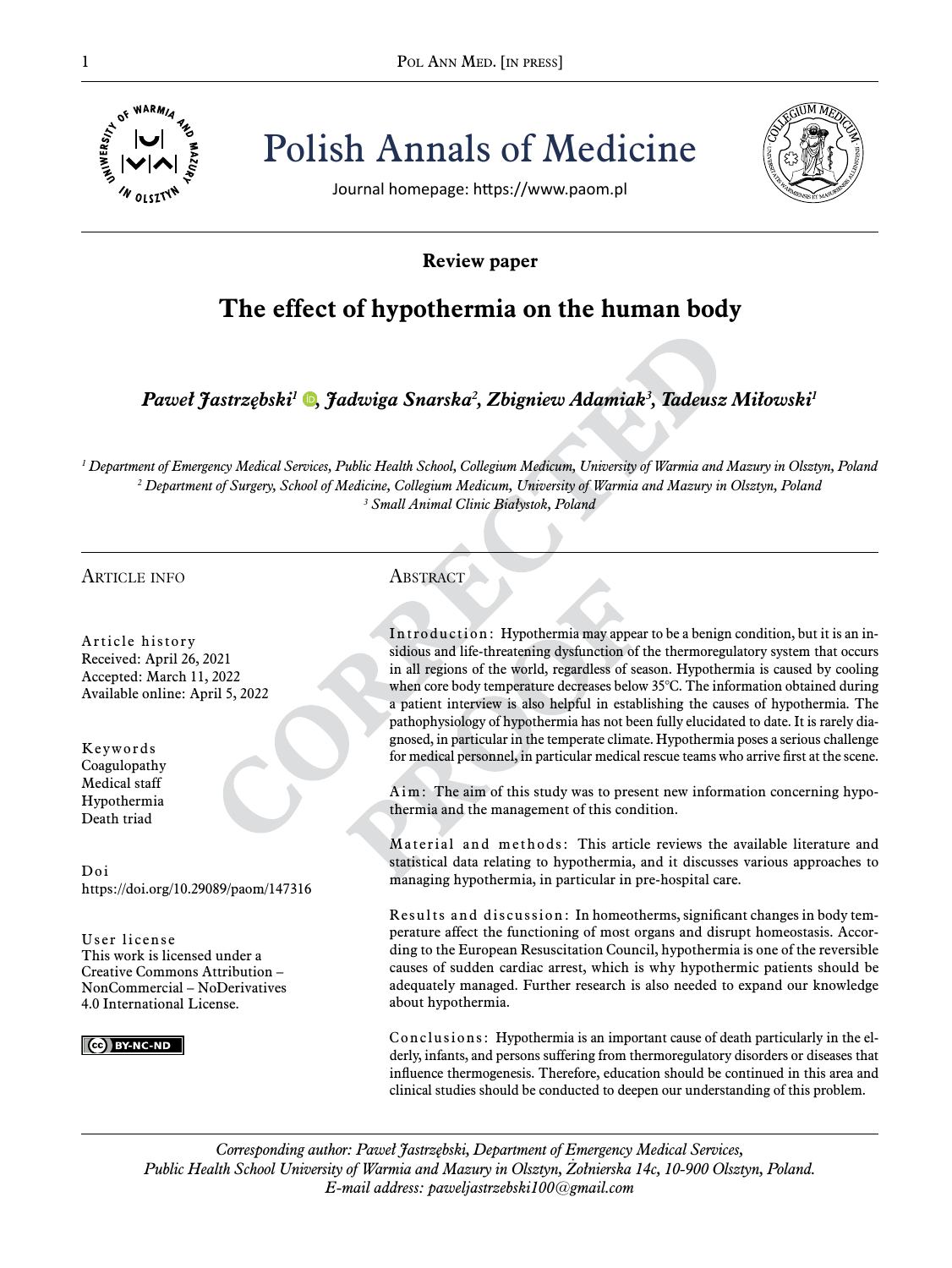### **1. Introduction**

A total of 63 hypothermia-related deaths were reported in Poland between November 1, 2021 and March 31, 2021, marking a decrease of 10 deaths from the corresponding period in 2017–2018. Twelve people have already died from hypothermia in 2022, which can be attributed to low temperatures in the first months of the year in the Polish climate.<sup>1</sup>

The human body can lose heat in several ways. Radiation, namely the loss of heat in the form of infrared waves, can be observed with the use of a thermal imaging camera. Heat lost by radiation is difficult to minimize because the human body always radiates a certain amount of energy. The greater the difference between body temperature and the surrounding temperature, the more intense the thermal radiation process. Heat can also be lost through conduction, namely the transfer of heat through direct contact with the surrounding objects. Objects with a higher temperature transfer thermal energy to objects with a lower temperature through direct contact to equalize the temperature difference. Convection is yet another mechanism of heat loss. In this process, heat is transferred from the body to the surrounding air. Convective heat transfer is intensified by wind and rapid movement of air. Heat can also be lost by evaporation when water is changed from a liquid to a gas during respiration. The energy required to heat inhaled air accounts for several percent of the energy lost by the body. Heat loss by evaporation is determined mainly by the temperature of inhaled gases.

Some thermoregulation disorders also affect normothermia. Thermoregulation can be impaired by dysfunctions of the hypothalamus, the thermoregulatory center of the brain. The hypothalamus is composed of two parts: the 'heat loss' center in the preoptic anterior hypothalamus which is responsible for eliminating heat, and the 'heat maintenance' center in the posterior hypothalamic nucleus which minimizes heat loss and increases heat production in the body.<sup>2</sup>

Stimulation of the hypothalamus triggers mechanisms responsible for heat conservation and production (higher heart rate, cutaneous vasoconstriction, pilomotor reflex, higher metabolic rate). Damage to the lateral and posterior hypothalamus compromises cold-induced cutaneous vasoconstriction responses.

#### **2. Aim**

The aim of this study was to present new information concerning hypothermia and the management of this condition.

## **3. Material and Methods**

This article reviews the available literature and statistical data relating to hypothermia, and it discusses various approaches to managing hypothermia, in particular in prehospital care.

#### **Classification of hypothermia**

The classification of hypothermia can be problematic. Hypothermia is generally defined as an environmentally-induced decrease in core body temperature below 35°C. Hypothermia is diagnosed by measuring core body temperature during a physical examination. The Swiss staging model for hypothermia is most widely used:

- (1) HT1 typical core temperature of 32°C–35°C, clear consciousness with shivering,
- (2) HT2 typical core temperature of 28°C–32°C, impaired consciousness without shivering,
- (3) HT3 typical core temperature of 24°C–28°C, unconsciousness, vital signs present,
- (4) HT4 typical core temperature of  $<$  24 $\degree$ C, no vital signs,
- (5)  $HT5 death.<sup>3</sup>$

The first stage (35–32°C) corresponds to mild hypothermia which does not pose a threat to the patient's life. This stage is characterized by visible shivering, a thermogenic mechanism that is initiated to prevent a decrease in body temperature. The chemical energy stored by adenosine thriphosporate (ATP) is converted to kinetic energy, which activates involuntary muscle contraction. This process is highly energy-intensive, and large amounts of muscle glycogen are depleted, which can lead to hypoglycemia. Stage 1 hypothermia is characterized by a considerable decrease in cerebral metabolic rate and vasoconstriction. Urine production in kidneys increases (polyuria). This stage of hypothermia is easy to diagnose because shivering occurs only within the indicated temperature range.

The second stage (32°C–28°C) denotes moderate hypothermia which is not accompanied by shivering because usable energy has already been depleted. The patient's vital signs change considerably – the respiratory rate and the heart rate decrease to minimize the demand for oxygen. This stage is also characterized by impaired consciousness. The patient is confused, self-awareness is disrupted, and allopsychic disorientation may occur. The risk of supraventricular tachycardia and ventricular arrhythmia increases. Polyuria and pupil dilation are observed. Bradycardia, bradypnea and impaired consciousness are symptoms of moderate hypothermia (HT2) that support reliable diagnosis.

The third stage (28°C–24°C) corresponds to severe hypothermia when bodily functions are significantly altered. Vital signs are further impaired. Severe bradycardia accompanied by arrhythmia, usually ventricular arrythmia, are observed. The EEG pattern is flattened or even flat. All reflexes are absent. Urine production in the kidney decreases considerably. Third-stage hypothermia is generally characterized by loss of consciousness.

The four stage  $(<24$ °C) denotes life-threadening hypothermia. Vital signs are not detected during a physical examination. Apnea and cardiac arrest are observed.

According to the literature, prolonged resuscitation with non-invasive rewarming can convert pulseless electrical activity into ventricular fibrillation and lead to the return of spontaneous circulation.4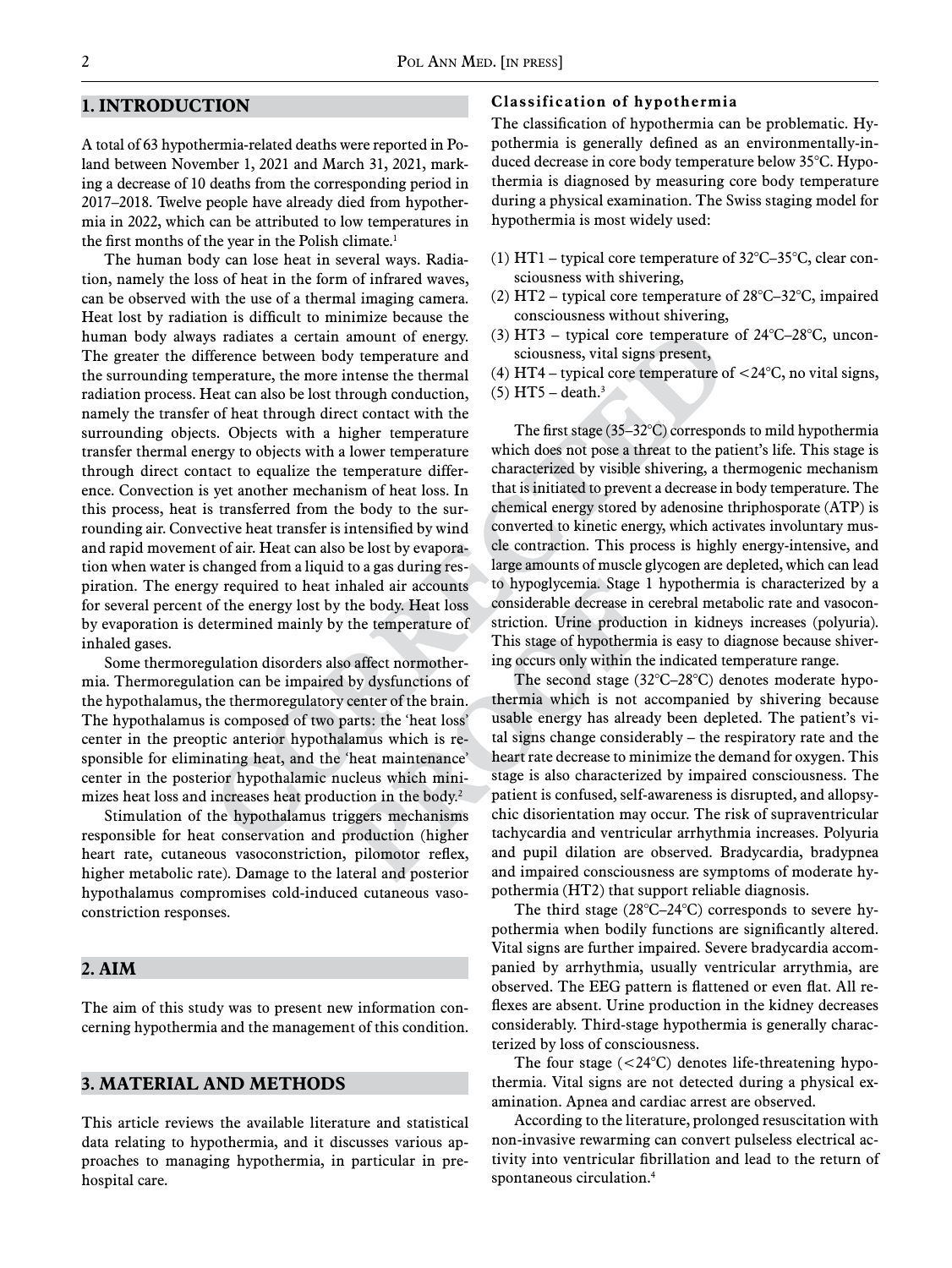The fifth stage of hypothermia does not occur within a specified temperature range. Irreversible body cooling leads to death. Due to medical progress and the growing body of research into hypothermia, patients with the most severe drop in core body temperature can be effectively resuscitated. The fifth stage of hypothermia is not accurately defined, and it some cases even severely affected individuals can be saved.

Due to the growing availability of cheap electronic devices, temperature is presently measured in the auditory canal or on skin surface with the use of non-contact infrared thermometers. However, these measuring techniques are not reliable due to the influence of external factors, and should not be used by healthcare professionals. Contact thermistors are characterized by higher sensitivity, and they produce more reliable results. The difference between esophageal temperature measured with a contact thermistor and the temperature measured inside the auditory canal or on skin surface with a non-contact thermometer can exceed 10°C, in particular when ambient temperature is low. Rectal and urinary bladder temperature is also lower than core body temperature, and these measurements are not highly reliable.4 During resuscitation and patient warming, core body temperature should be measured in the same location, and measurements performed in the lower third of the esophagus are most accurate and correlate with heart temperature.

#### **4. Results and Discussion**

#### **4.1. Significant influence of hypothermia on the human body**

Numerous adaptive responses are initiated when body temperature decreases below 36.5°C. The stimulation phase lasts until core temperature drops to 34.0°C. This phase involves a stress response which stimulates the sympathetic nervous system and increases the secretion of catecholamines such as adrenaline, dopamine and noradrenaline. Respiratory and cardiac centers in the medulla oblongata are stimulated. The respiratory rate and the heart rate increase to produce more heat. The thermoregulatory center also plays an important role in the first stage of hypothermia. Skeletal muscle activity and tension increase to generate additional thermal energy. When normothermia is not achieved, shivering thermogenesis is initiated. The calorigenic effect observed during stimulation increases the secretion of hormones such as triiodothyronine (T3), thyroxine (T4) and thyroid stimulating hormone (TSH). Thyroid hormones increase the metabolic rate to produce and retain heat. Hypothermia leads to vasoconstriction and centralization of blood circulation. Sweat gland activity subsides. The Lewis reaction is often observed when momentary vasodilation takes place to supply blood to the peripheral vascular system. This mechanism prevents cold damage to the extremities. Vasodilation and peripheral circulation are completely inhibited when body temperature decreases below 24°C.

The reactivity of the medulla oblongata decreases when body temperature drops below 34°C. Cooler blood affects

the sinoatrial node, atrioventricular node, bundle of His and Purkinje fibers, and it significantly slows down the heart rate. Arrhythmia, including heart block, is often observed. The activity of the potassium-sodium pump and the calcium pump decreases. Calcium, potassium and sodium ions do not easily cross cell membranes. Coronary blood flow is reduced by up to 40%. The respiratory system is inhibited. Pulmonary dead space increases, which causes blood to stagnate in the lungs. In hypothermia, the oxygen dissociation curve shifts to the left, and hemoglobin's affinity for oxygen increases.

Urine production can increase even three-fold during hypothermia. Tubular reabsorption in the nephrons decreases, and the reabsorption of sodium ions is compromised. Urine production increases despite reduced glomerular filtration. Dehydration increases blood viscosity and arterial blood pressure. When body temperature drops below 32°C, blood pressure decreases due to heart failure. Blood morphotic elements stored in the spleen are transferred to the circulatory system. Prothrombin time is significantly prolonged at temperatures lower than 33°C. Potassium ions are transferred from extracellular to intracellular space. High concentrations of potassium ions in extracellular fluid can be indicative of acute metabolic acidosis and tissue necrosis. Hypothermia induces changes in the acid-base equilibrium. Alkalosis caused by increased respiration in the initial stages of cooling is gradually replaced by metabolic acidosis. Acidosis progresses with a drop in temperature, microcirculatory failure, increased accumulation of carbon dioxide in the blood, and accumulation of lactic acid during shivering thermogenesis. Cerebral circulation decreases by 6%–10% for every 1°C drop in core body temperature. Consciousness and rational thinking are impaired when body temperature decreases to 35°C. A further decrease in temperature ultimately leads to loss of consciousness. Digestive system functions are disrupted, and paralytic ileus can occur at a temperature of 34°C. Increased gastric acid secretion and reduced bicarbonate secretion damage gastric and duodenal mucosa. Liver function is impaired. Hepatic blood flow, bile secretion and detoxification mechanisms are compromised, and liver enzyme levels (ALT and AST) increase. The pancreas ceases to secrete pancreatic juice which participates in digestion.

Patients become comatose when their body temperature drops below 27°C. General symptoms are similar to those observed in clinically dead patients, including pallor, decrease in skin temperature, undetectable peripheral pulse, failure to respond to stimuli, and muscle rigidity. Respiratory and circulatory functions are suspended, and the inotropic effects of adrenaline are reduced. When comatose patients are not resuscitated, all energy reserves become depleted and death occurs upon irreversible loss of cardiopulmonary function.2

A stable body temperature is required for physiological processes and hemostasis which controls blood flow in healthy and damaged vessels. Enzymatic clotting reactions are influenced mainly by pH and temperature. Even a small drop in body temperature disrupts platelet functions and clot formation. Bleeding time is prolonged at lower temperature.<sup>2</sup> Platelet hypersensitivity and coagulation in the extremities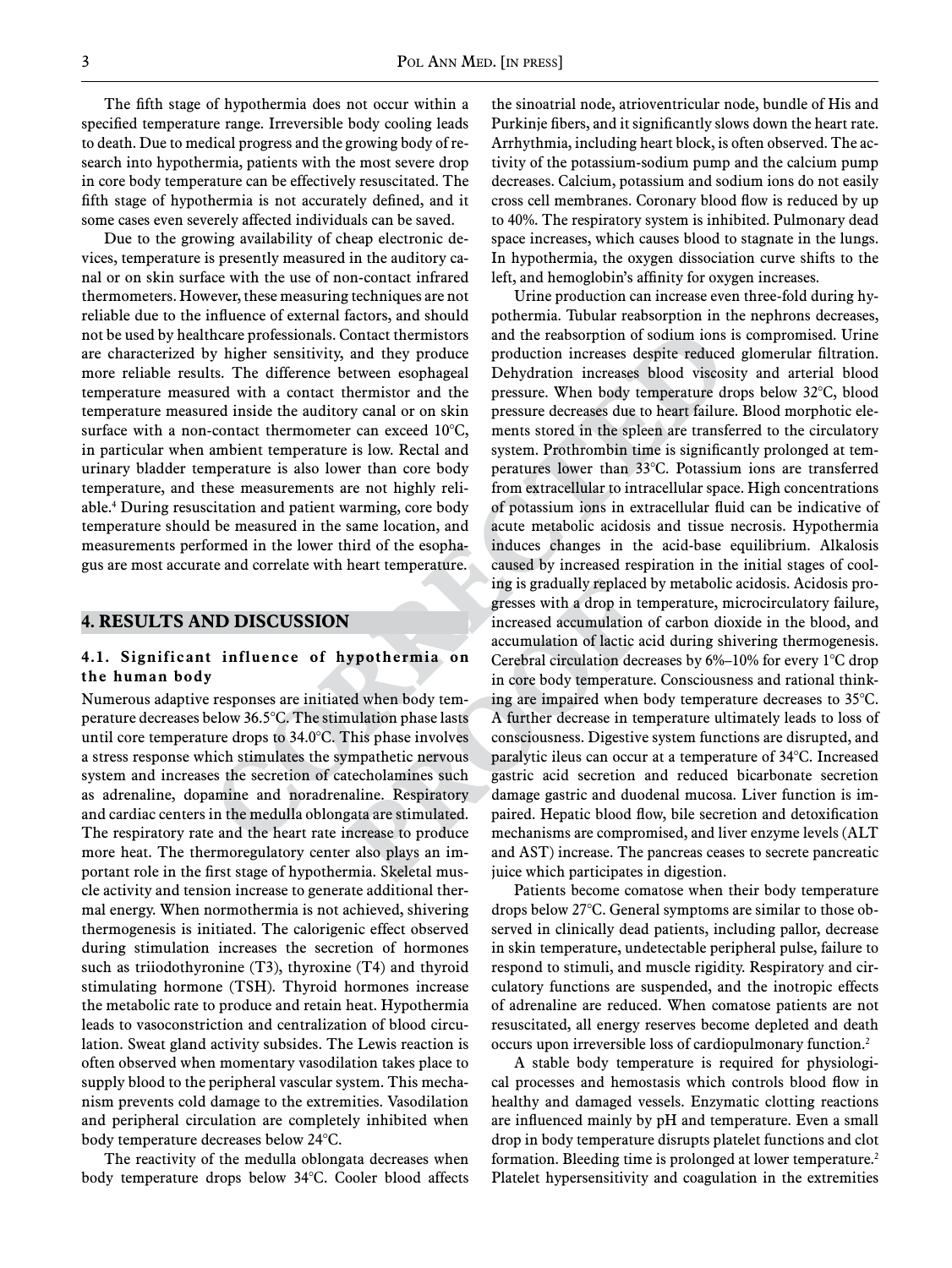are observed until the temperature of 33°C. Platelet activity is significantly reduced at lower temperatures. Thrombocytopenia, i.e. a decrease in platelet counts caused by platelet accumulation in the liver, spleen or migration to peripheral blood vessels, is observed at a temperature of 30°C. At this temperature, platelet aggregation and adhesion are only impaired. Complete failure of the coagulation system occurs below 16°C. The function of the coagulation system is reduced by 10% for every 1°C drop in body temperature.<sup>2</sup>

#### **4.2. The effect of hypothermia on heart function**

Cardiac arrhythmia (sinus bradycardia, atrioventricular block, atrial fibrillation, ventricular arrhythmia, prolonged PR interval, QRS complex and QT interval) is often observed during ECG examinations of hypothermic patients. These abnormalities may include the Osborn wave, also known as the camel-hump sign, J wave or late delta wave, which is a hypothermia-related elevation of the J point at the junction of the QRS complex (R wave) and the ST segment  $(R'$  wave).<sup>5</sup>

The effects of hypothermia on cardiovascular and respiratory systems were explored by Joseph Osborn in the 1950s.<sup>6,7</sup> His experimental research demonstrated that an abnormal J wave is associated with hypoventilation and respiratory acidosis in hypothermic patients. The J wave disappears when normal body temperature is restored. The mechanism underlying the Osborn wave has not been fully elucidated. Several explanations have been proposed, including differences in the action potential of cardiomyocytes, as well as differences in the transmural endocardial-epicardial gradient, which induce significant changes in early repolarization (phase 1 of cardiac action potential) that are clearly visible during an ECG exam. $8-12$ Abnormal ECG patterns associated with acidosis and myocardial ischemia are also observed in the ST-T segment.

Atrial beats and atrial arrhythmia are observed when core body temperature drops below 29°C. Atrial fibrillation with a slow ventricular response is easily diagnosed in around 50% of hypothermic patients.12–19 A further decrease in body temperature leads to ventricular fibrillation, nodal rhythm and asystole.20–22

The trauma triad of death is a medical concept which combines acidosis, coagulopathy and hypothermia (Figure). The higher the number of components in this combination, the poorer the prognosis. It is a vicious circle where one process leads to or intensifies another process. Hypothermia affects the entire body and disrupts all bodily functions. It impairs respiratory, circulatory, nervous, urinary, digestive functions and induces changes in metabolism and coagulation. These functional disorders are exacerbated by the continued decrease in core body temperature. This condition is dangerous to health and potentially life-threatening. Hypothermia is difficult to diagnose due to the absence of specific symptoms and the scarcity of specialist measuring equipment, in particular in medical rescue units. The adverse effects of low temperature on the body's vital functions have to be rapidly minimized in patients diagnosed with hypothermia. $23-26$ 



**Figure. Trauma triad of death.** 

## **5. Conclusions**

- (1) Mortality statistics indicate that hypothermia-related deaths continue to pose a considerable problem in Poland.
- (2) Medical personnel providing pre-hospital and hospital care should be familiar with the classification of hypothermia and its symptoms.
- (3) Hypothermia exerts a particular effect on cardiac activity. Cold-related cardiac symptoms can disappear with a rise in body temperature. Measurements performed in the lower third of the esophagus are most accurate.
- (4) Body temperature can vary considerably in different parts of the body, and the results of temperature measurements can be misleading for medical personnel. Measurements performed in the lower third of the esophagus are most accurate.
- (5) Hypothermia affects nearly all systems of the human body, and it significantly influences organ function.

#### **Conflict of interest**

Authors declare no conflict of interest.

#### **Funding**

No funding.

#### **References**

- <sup>1</sup> The Police Headquarters of the Polish Police. *Deaths due to Hypothermia* [in Polish]. https://statystyka. policja.pl/st/wybrane-statystyki/zgony-z-powoduwychlodz/50881,Zgony-z-powodu-wychlodzeniaorganizmu.html. Published: February, 2022.
- <sup>2</sup> Sosnowski P, Mikrut K, Krauss H. Hypothermia mechanism of action and pathophysiological changes in the human body [in Polish]. *Postepy Hig Med Dosw (online)*. 2015;69(9): 69–79. https://doi.org/10.5604/17322693.1136382<br>Brown DJ, Brugger H, Boyd J, Paal P. Accidental hypo-
- thermia. *N Engl J Med*. 2012;367(20):1930–1938. https:// doi.org/10.1056/NEJMra1114208.